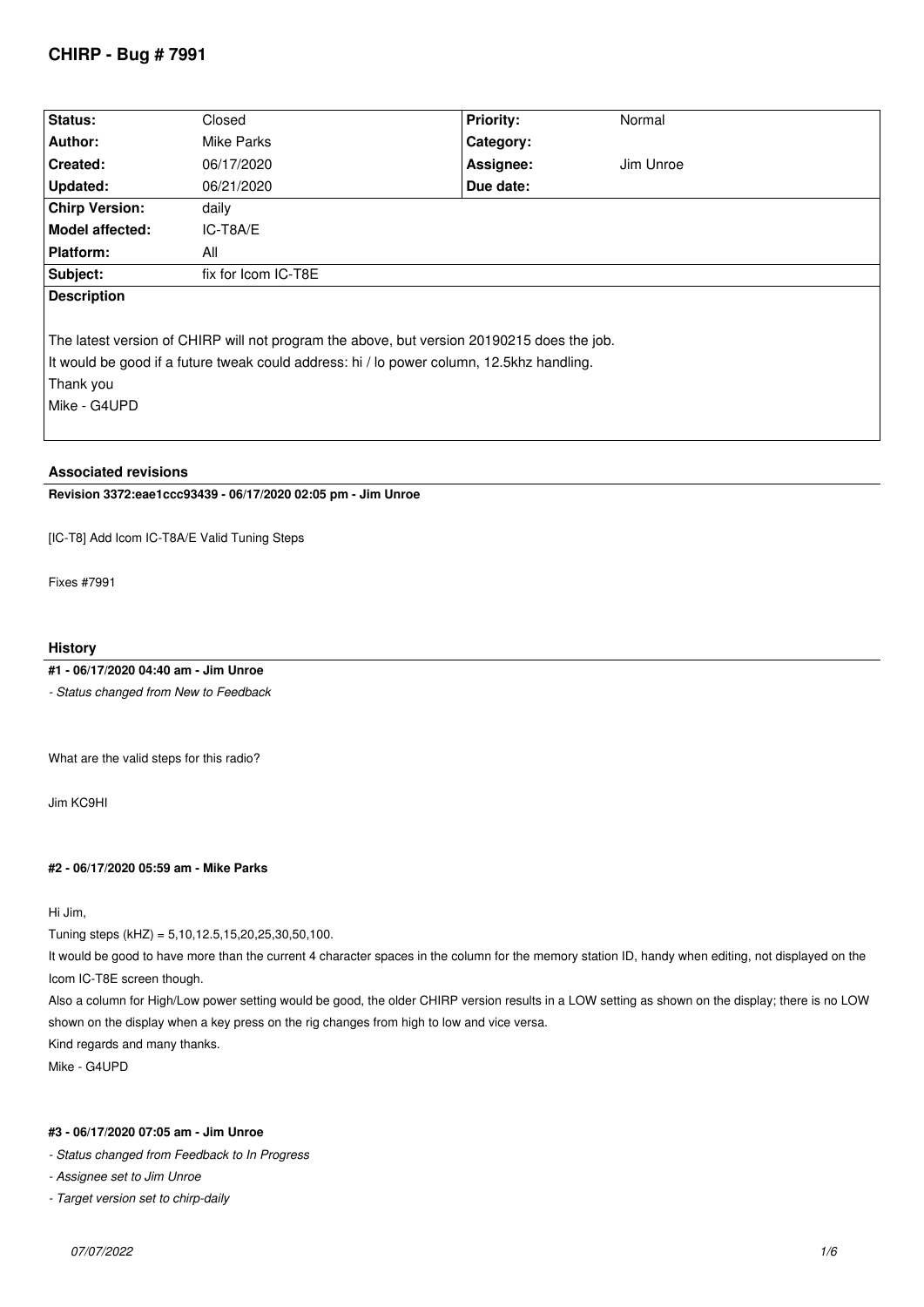*- Model affected changed from (All models) to IC-T8A/E*

*- Platform changed from Windows to All*

*Hi Mike,*

*Mike Parks wrote:*

*Tuning steps (kHZ) = 5,10,12.5,15,20,25,30,50,100.*

*Perfect. I have the patch ready to go except for the steps. I will add them and submit the patch in a few minutes.*

*It would be good to have more than the current 4 character spaces in the column for the memory station ID, handy when editing, not displayed on the Icom IC-T8E screen though.*

*As far as I know, this is a limitation of the radio, not CHIRP.*

*Also a column for High/Low power setting would be good, the older CHIRP version results in a LOW setting as shown on the display; there is no LOW shown on the display when a key press on the rig changes from high to low and vice versa.*

*The driver doesn't map the memory where the power levels are. To take a stab at this I would need...*

*1 to know what the power levels are*

*2 have multiple CHIRP Radio Image (\*.img) file with the only difference being the power level setting on a particular channel*

*I can't promise anything, but if you can supply the above power level information, I can at least take a look at it.*

*Jim KC9HI*

### **#4 - 06/17/2020 07:17 am - Jim Unroe**

*- % Done changed from 0 to 50*

*The patch adding the valid tuning steps has been submitted. Once approved, support will be available in the following CHIRP daily build.*

*Jim KC9HI*

### **#5 - 06/17/2020 08:00 am - Mike Parks**

*Hi Jim,*

*Great news re. the spacings.*

*The rig does only shows the frequency not the name so I think it might be a CHIRP matter and it would not need to be uploaded but merely as a reminder of the repeater callsign.* 

*The power levels are 5W high and 0.5W low. Low power shows as 'LOW' on the display, if High power is button selected there is no note on the display.*

*Hope this helps.*

*Regards*

*Mike - G4UPD*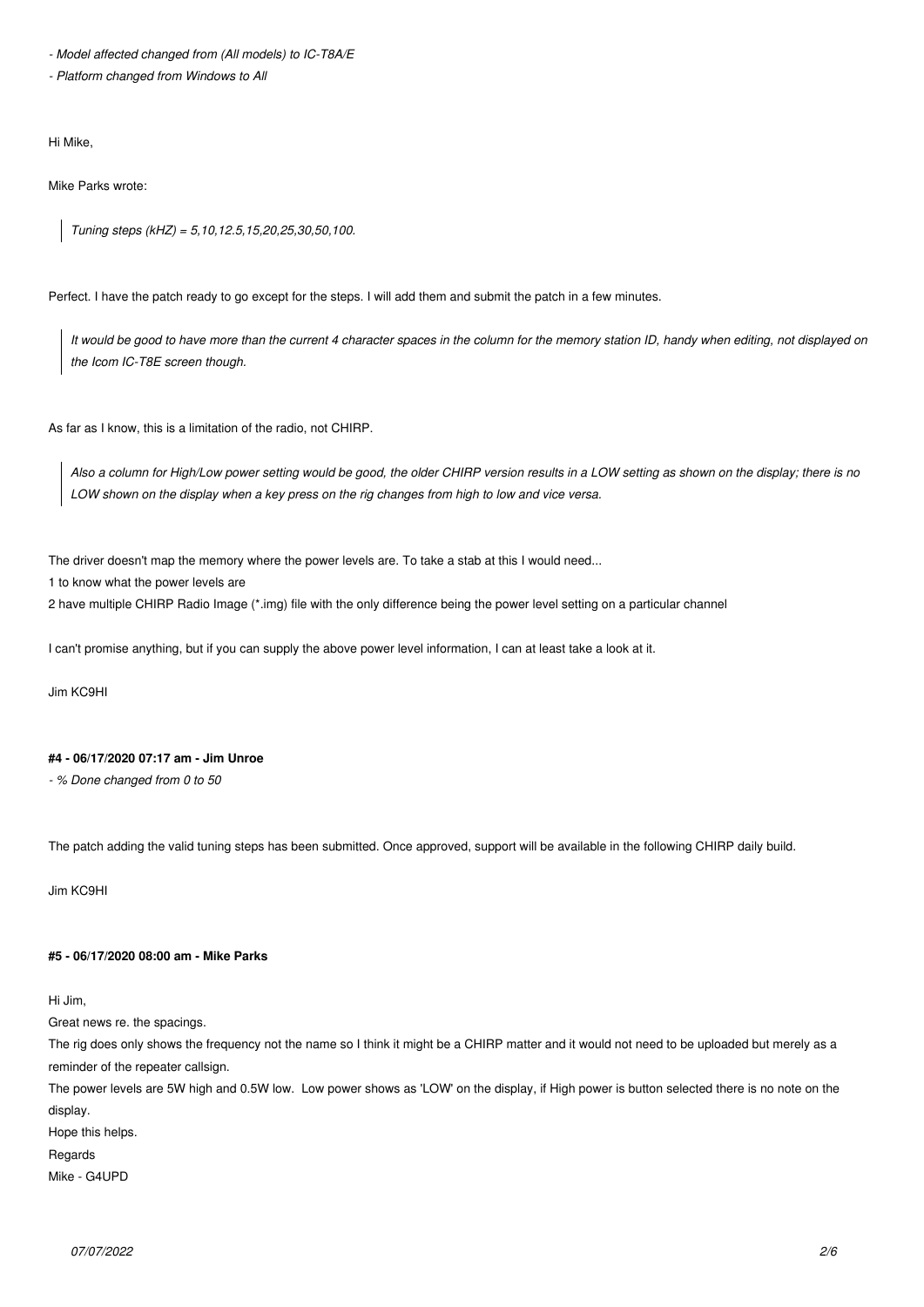#### **#6 - 06/17/2020 08:10 am - Jim Unroe**

*Mike Parks wrote:*

*The rig does only shows the frequency not the name so I think it might be a CHIRP matter and it would not need to be uploaded but merely as a reminder of the repeater callsign.*

*CHIRP does not edit or supply comments. It only edits the radio's memory. The radio only supplies enough memory to store 4 characters per name, per channel. Sorry, but this is a radio limitation. You might export the channels to a CSV file and add comments to that.*

*The power levels are 5W high and 0.5W low. Low power shows as 'LOW' on the display, if High power is button selected there is no note on the display.*

*Thanks for the providing the power levels. I still need the CHIRP "images". At least one \*.img file with a channel set to 5W and a second \*.img file with the same channel set to 0.5 watts.*

*Jim KC9HI*

### **#7 - 06/17/2020 08:15 am - Mike Parks**

*OK re the characters allowed, is now understand.*

*I don't remember seeing a drop down / whatever in either version of CHIRP that showed power level; I'll have another look when I fire up my Windows PC.*

*Mike - G4UPD*

#### **#8 - 06/17/2020 08:44 am - Mike Parks**

*- File Icom\_IC-T8A\_20200616oldchip2.img added*

*Hi Jim, attached a CHIRP file from my IC-T8E using the 20190215 version. Regards and thanks for all your help. Mike - G4UPD*

## **#9 - 06/17/2020 09:25 am - Jim Unroe**

*Mike Parks wrote:*

*OK re the characters allowed, is now understand. I don't remember seeing a drop down / whatever in either version of CHIRP that showed power level; I'll have another look when I fire up my Windows PC.*

*Mike - G4UPD*

*Mike,*

*There isn't one (yet). What I need is two image. The first one would be a fresh download from your radio. The at the radio you would change the power level of just 1 channel and download again. Supply both image. I then have to compare the two images to see if I can figure out where in the radio the*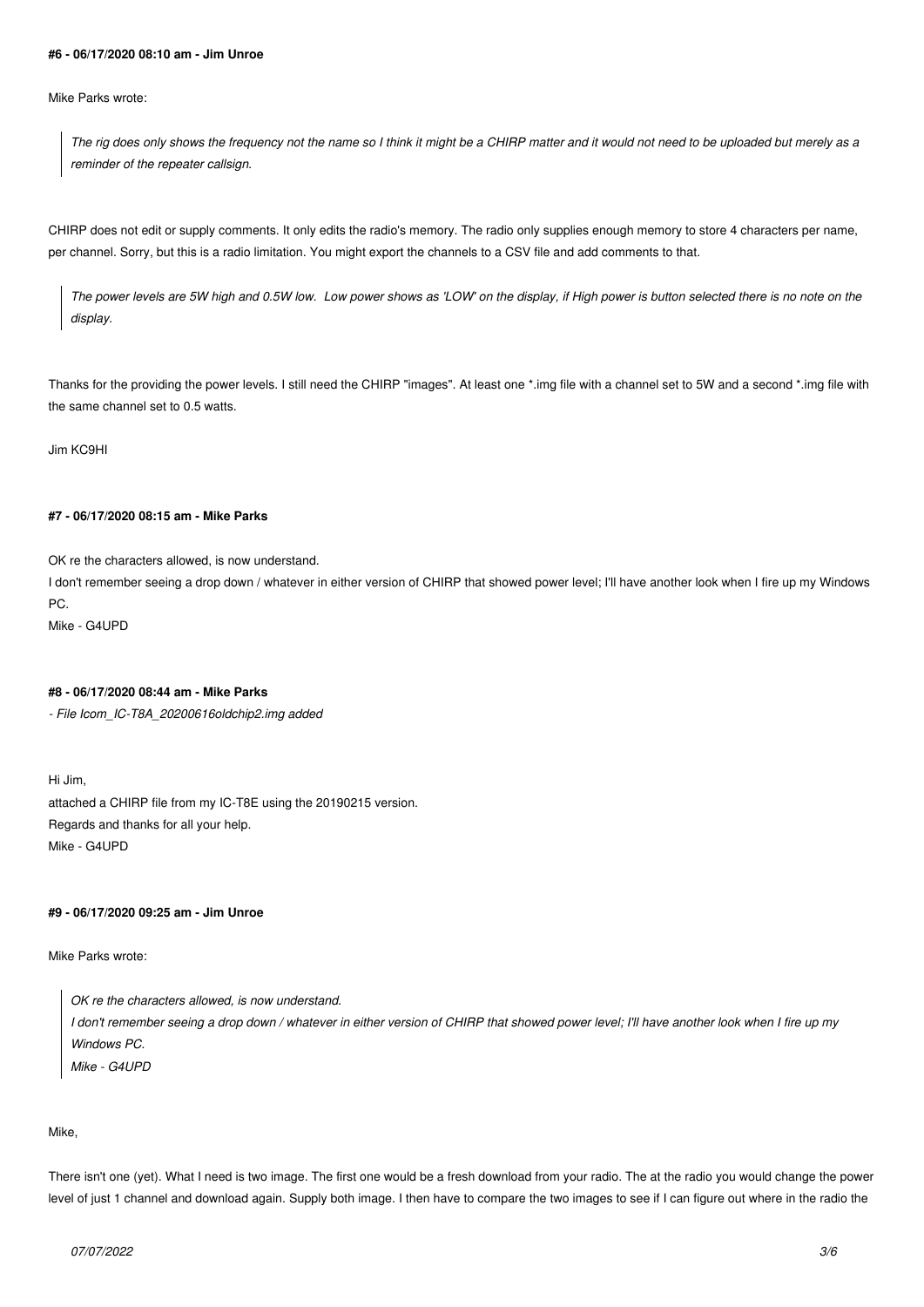*per-channel power level is stored (assuming it is a per-channel setting). It might be a global setting and that would explain why the author of the IC-T8 driver didn't implement it.*

*Jim KC9HI*

*Jim KC9HI*

#### **#10 - 06/17/2020 09:37 am - Mike Parks**

*OK JIm,*

*I'll try to do what you ask this evening. I have a zip file of the ICOMUK programming file if that might shed any light for you. Mike*

# **#11 - 06/17/2020 10:06 am - Jim Unroe**

*Mike Parks wrote:*

*OK JIm, I'll try to do what you ask this evening. I have a zip file of the ICOMUK programming file if that might shed any light for you. Mike*

*There is not rush. Whenever it is convenient for you. I have to work it into my schedule here as well.*

*Don't attach the ICOMUK programming software to this issue. It is not considered appropriate and would be removed.*

*Jim KC9HI*

# **#12 - 06/17/2020 10:34 am - Mike Parks**

*- File Icom\_IC-T8A\_20200617 Channel 1 HIGH.img added*

*OK Jim, two files attached. I understand re. the other file. Regards Mike*

# **#13 - 06/17/2020 11:27 am - Mike Parks**

*- File Icom\_IC-T8A\_20200617 channel 1 LOW.img added*

*Jim, it looked as though the two files weren't uploaded, hence this new note. Mike*

#### **#14 - 06/17/2020 04:39 pm - Jim Unroe**

*Mike Parks wrote:*

 $\overline{\phantom{a}}$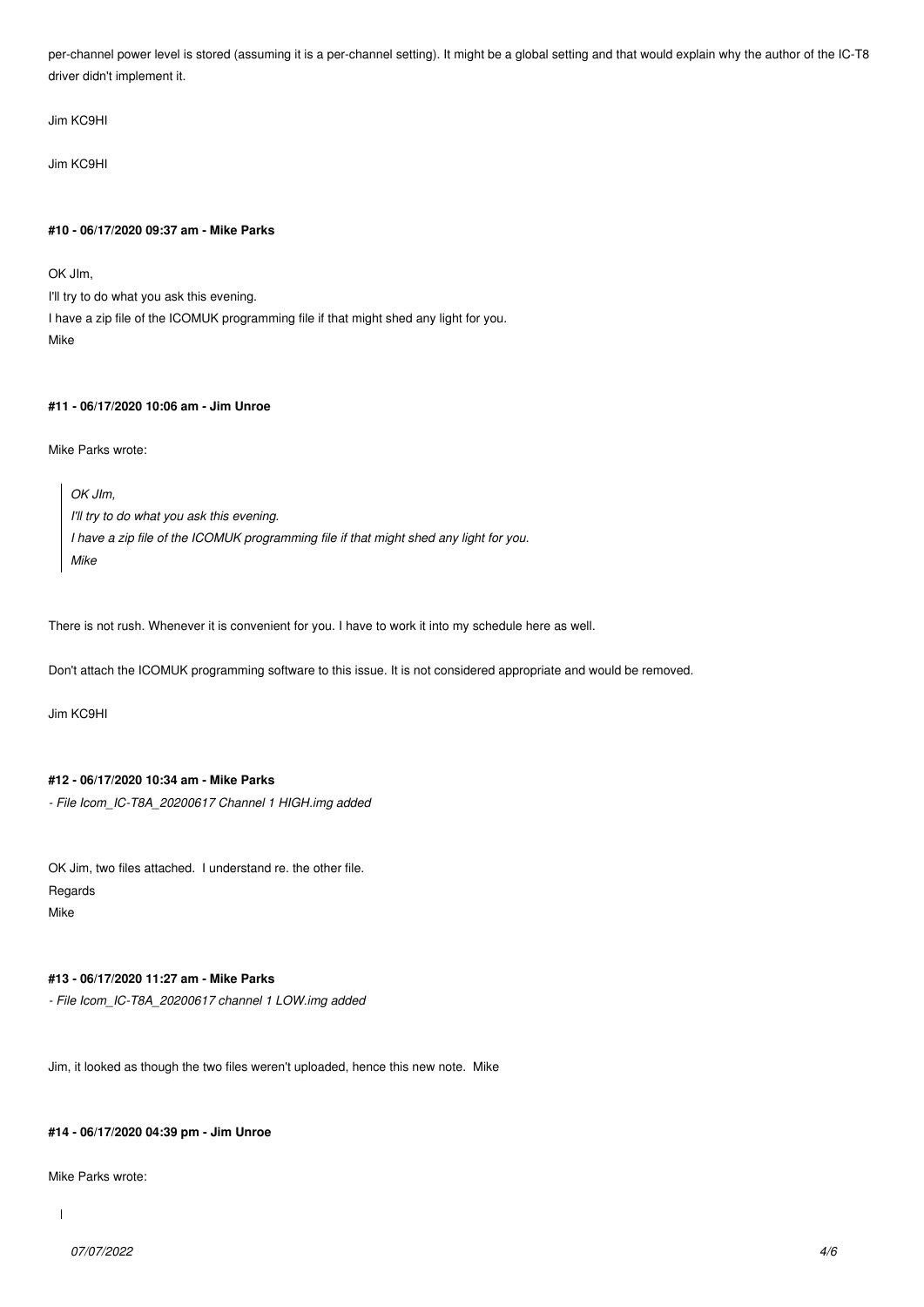*Jim, it looked as though the two files weren't uploaded, hence this new note. Mike*

*Thanks, Mike. I'll take a look at them. I'll let you know what I find out.*

*Jim KC9HI*

#### **#15 - 06/17/2020 04:45 pm - Jim Unroe**

*Mike,*

*It doesn't look like the transmitter power level is a per-channel setting. If you change it, it changes for all of the channels, right?*

*Jim*

#### **#16 - 06/17/2020 11:58 pm - Mike Parks**

*Jim,*

*correct, the power level setting stays even when you change from VFO to MR and back, also the level does not change from band to band. Mike*

# **#17 - 06/18/2020 12:23 am - Mike Parks**

*JIm,*

*It is of course possible to change the power setting at will when moving from band to band and VFO to MR.*

*Sounds a silly statement but it is factual!*

*Output power levels do vary depending on the battery pack used.* 

*Mike*

### **#18 - 06/18/2020 04:59 am - Jim Unroe**

*Mike Parks wrote:*

*Jim,*

*correct, the power level setting stays even when you change from VFO to MR and back, also the level does not change from band to band. Mike*

*So then all you need to do is set the power level in the radio to the way you want it and then download the radio into CHIRP and save it to a CHIRP Radio Images (\*.img) file. If the radio was set to the HIGH power level, then the radio will always be set to the HIGH power level after the upload.*

*Jim KC9HI*

#### **#19 - 06/18/2020 05:35 am - Mike Parks**

*Jim, Yes, quite so. Mike - G4UPD*